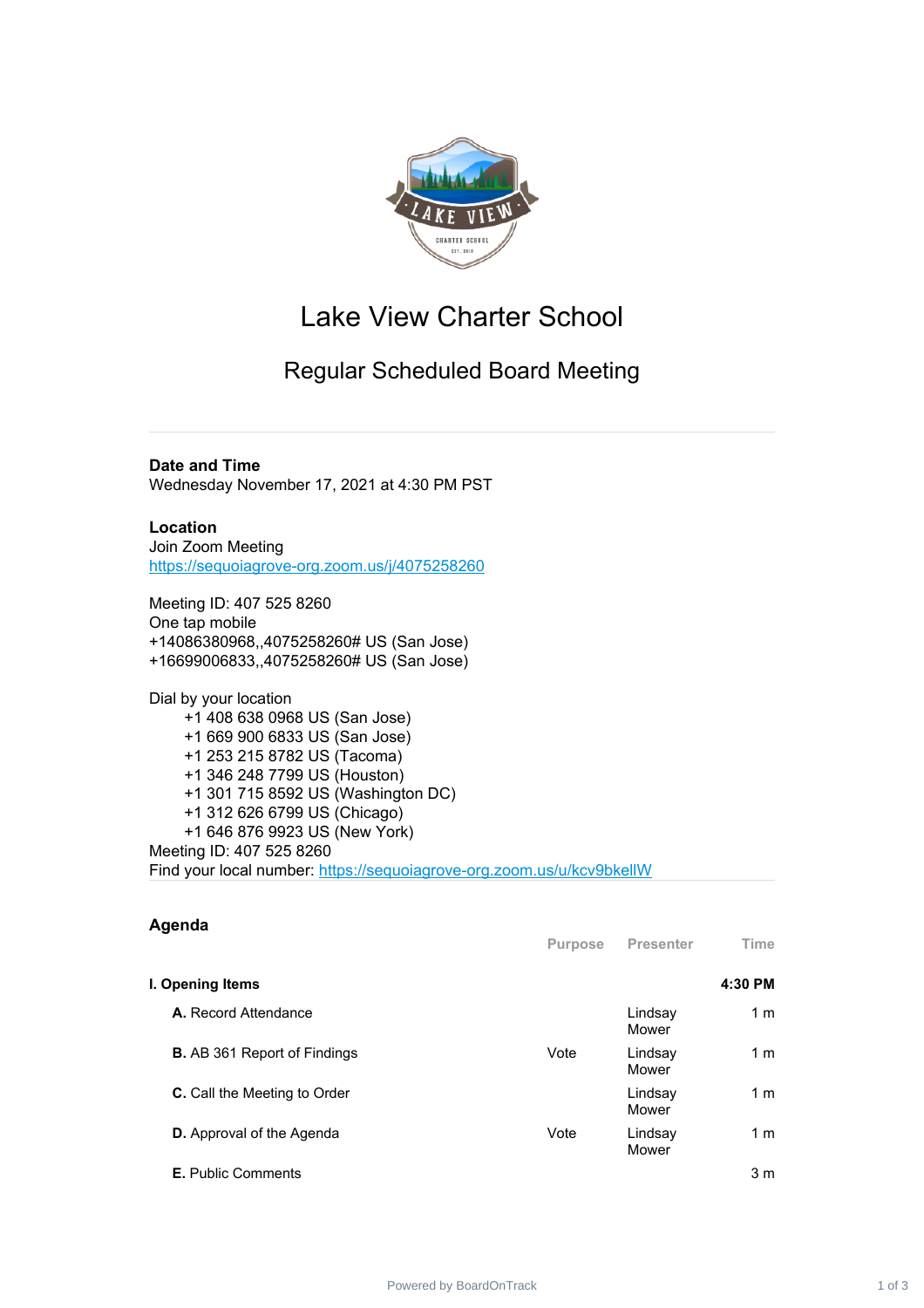| <b>F.</b> Approve Minutes                                               | <b>Purpose</b><br>Approve<br><b>Minutes</b> | <b>Presenter</b><br>Lindsay<br>Mower | Time<br>1 m |
|-------------------------------------------------------------------------|---------------------------------------------|--------------------------------------|-------------|
| Approve minutes for Regular Scheduled Board Meeting on October 20, 2021 |                                             |                                      |             |
| <b>G.</b> Executive Director's Report                                   |                                             | Julie<br>Haycock-<br>Cavender        | 15 m        |
| Poppi Ernopputech prosents Diversity Inclusion, and Crowth (DIC) undate |                                             |                                      |             |

Ronni Ernenputsch presents Diversity, Inclusion, and Growth (DIG) update.

|      |                               | 4:53 PM |
|------|-------------------------------|---------|
| Vote | James<br>Surmeian             | 15m     |
| Vote | Julie<br>Haycock-<br>Cavender | 5 m     |
| Vote | Julie<br>Haycock-<br>Cavender | 5 m     |
|      |                               |         |

### **III. Operations 5:18 PM**

| A. Safe to Return to In-Person Instruction Plan                                           | <b>Discuss</b> | Julie<br>Haycock-<br>Cavender | 10 <sub>m</sub> |
|-------------------------------------------------------------------------------------------|----------------|-------------------------------|-----------------|
| <b>B.</b> Vote to Open Public Hearing for Safe to Return to<br>In-Person Instruction Plan | Vote           | Lindsay<br>Mower              | 1 m             |
| C. Public Hearing on Safe to Return to In-Person<br><b>Instruction Plan</b>               | <b>Discuss</b> |                               | 5 m             |
| <b>D.</b> Vote to Close Public Hearing                                                    | Vote           | Lindsay<br>Mower              | 1 m             |
| <b>E.</b> COVID-19 Schoolwide Health and Safety Plan-<br>Version 3                        | Vote           | Julie<br>Haycock-<br>Cavender | 10 <sub>m</sub> |
| <b>F.</b> COVID-19 Decision Forest                                                        | <b>FYI</b>     | Julie<br>Haycock-<br>Cavender | 5m              |
| <b>G.</b> Record Retention Policy                                                         | Vote           | Julie<br>Haycock-             | 5 m             |

#### **IV. Academic Excellence 5:55 PM**

| A. English Learner Master Plan 2021-2022 | Vote | Julie<br>Haycock-<br>Cavender | 5 <sub>m</sub> |
|------------------------------------------|------|-------------------------------|----------------|
| <b>B.</b> Work Sample Policy             | Vote | Julie<br>Haycock-<br>Cavender | 5 <sub>m</sub> |
| <b>C.</b> Non-Compliance Policy          | Vote | Julie<br>Haycock-<br>Cavender | 5 <sub>m</sub> |
| <b>D.</b> Independent Study Policy       | Vote | Julie<br>Haycock-<br>Cavender | 5 <sub>m</sub> |

**Cavender**